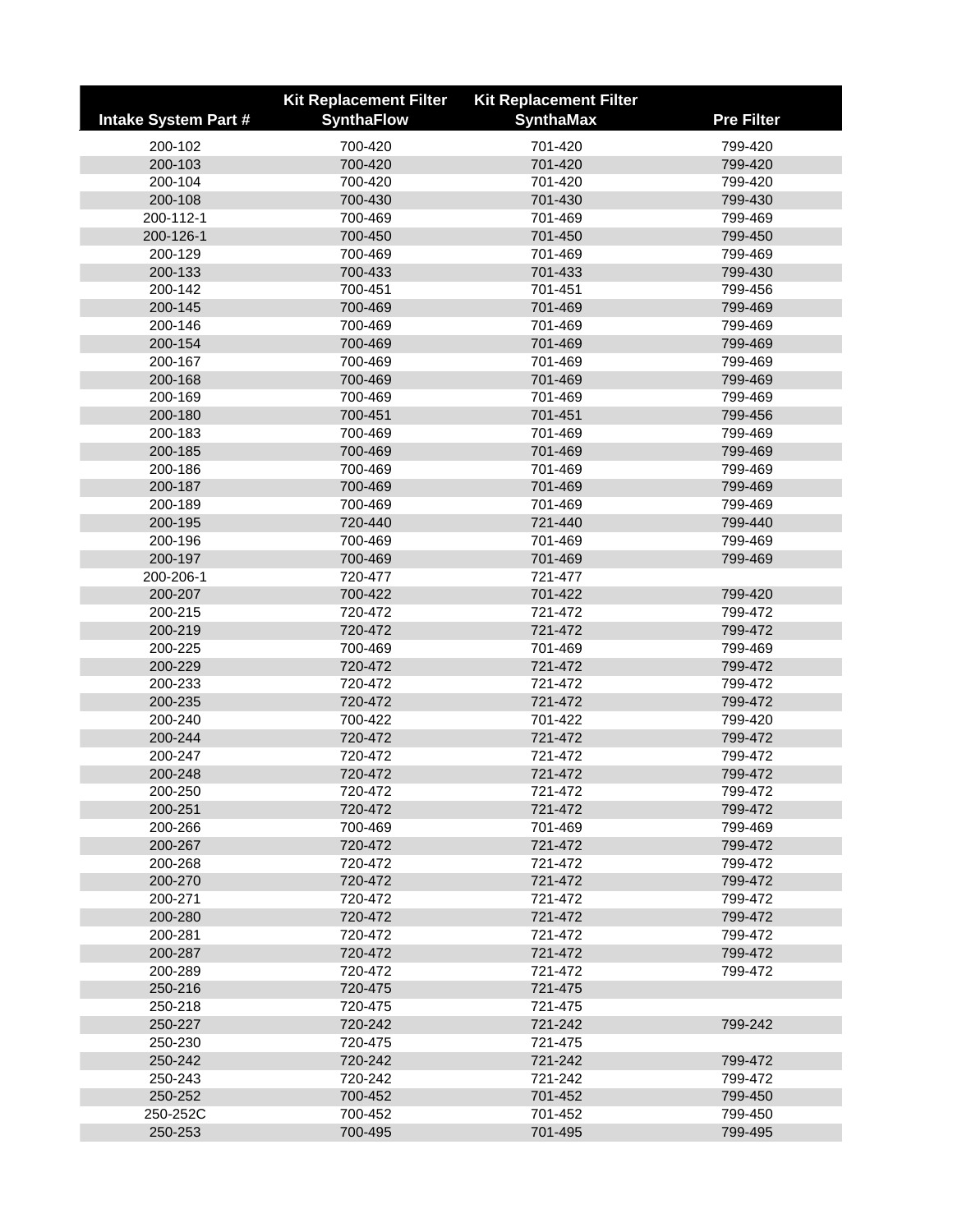| 250-253C           | 700-495            | 701-495            | 799-495            |
|--------------------|--------------------|--------------------|--------------------|
| 250-255            | 700-495            | 701-495            | 799-495            |
| 250-255C           | 700-495            | 701-495            | 799-495            |
| 250-261            | 700-450            | 701-450            | 799-450            |
| 250-261C           | 700-450            | 701-450            | 799-450            |
| 300-106            | 700-420            | 701-420            | 799-420            |
| 300-107            | 700-450            | 701-450            | 799-450            |
| 300-117            | 700-440            | 701-440            | 799-440            |
| 300-120            | 720-431            | 721-431            | 799-440            |
| 300-125-1          | 700-445            | 701-445            | 799-445            |
| 300-128            | 720-128            | 721-128            | 799-128            |
| 300-138            | 720-431            | 721-431            | 799-440            |
| 300-139            | 720-128            | 721-128            | 799-128            |
| 300-143            | 700-450            | 701-450            | 799-450            |
| 300-147            | 720-128            | 721-128            | 799-128            |
| 300-149            | 700-445            | 701-445            | 799-445            |
| 300-150            | 700-445            | 701-445            | 799-445            |
| 300-151            | 720-440            | 721-440            | 799-440            |
| 300-155            | 720-128            | 721-128            | 799-128            |
|                    |                    |                    |                    |
| 300-156<br>300-157 | 700-450<br>700-450 | 701-450<br>701-450 | 799-450<br>799-450 |
| 300-159            | 720-128            | 721-128            | 799-128            |
| 300-165            | 720-440            | 721-440            | 799-440            |
|                    |                    |                    |                    |
| 300-175            | 720-440            | 721-440            | 799-440            |
| 300-190            | 700-445            | 701-445            | 799-445            |
| 300-191<br>300-192 | 700-445<br>700-445 | 701-445<br>701-445 | 799-445<br>799-445 |
| 300-198            | 720-432            | 721-432            | 799-440            |
|                    |                    |                    |                    |
| 300-209            | 720-128            | 721-128            | 799-128            |
| 300-220<br>300-221 | 720-476<br>700-469 | 721-476            | 799-472<br>799-469 |
| 300-224            |                    | 701-469<br>721-476 |                    |
|                    | 720-476<br>720-476 | 721-476            | 799-472<br>799-472 |
| 300-232<br>300-236 | 720-476            | 721-476            | 799-472            |
| 300-237            | 720-476            | 721-476            | 799-472            |
|                    | 700-469            | 701-469            | 799-469            |
| 300-254<br>300-259 | 700-469            | 701-469            | 799-469            |
| 300-269            | 720-472            | 721-472            | 799-472            |
| 310-110            | 700-421            | 701-421            | 799-420            |
|                    |                    | 721-440            |                    |
| 310-127<br>310-132 | 720-440<br>700-462 | 701-462            | 799-440<br>799-445 |
| 310-136            | 700-450            | 701-450            | 799-450            |
| 310-137            | 700-451            | 701-451            | 799-456            |
| 310-144            | 700-452            | 701-452            | 799-450            |
|                    |                    |                    |                    |
| 310-148            | 720-440<br>700-456 | 721-440<br>701-456 | 799-440            |
| 310-158            | 700-456            | 701-456            | 799-456<br>799-456 |
| 310-164<br>310-170 | 700-458            | 701-458            | 799-456            |
| 310-176            | 700-452            | 701-452            | 799-456            |
| 310-178            | 700-458            | 701-458            | 799-456            |
| 310-200            | 700-458            | 701-458            | 799-456            |
| 310-205            | 700-452            | 701-452            | 799-450            |
| 310-208            | 700-471            | 701-471            | 799-420            |
| 310-212            | 700-539            | 701-539            | 799-420            |
| 350-160            | 700-458            | 701-458            | 799-456            |
| 350-171            | 700-452            | 701-452            | 799-450            |
| 350-193            | 700-469            | 701-469            | 799-469            |
| 350-199            | 700-469            | 701-469            | 799-469            |
| 350-210            | 720-243            | 721-243            | 799-472            |
|                    |                    |                    |                    |